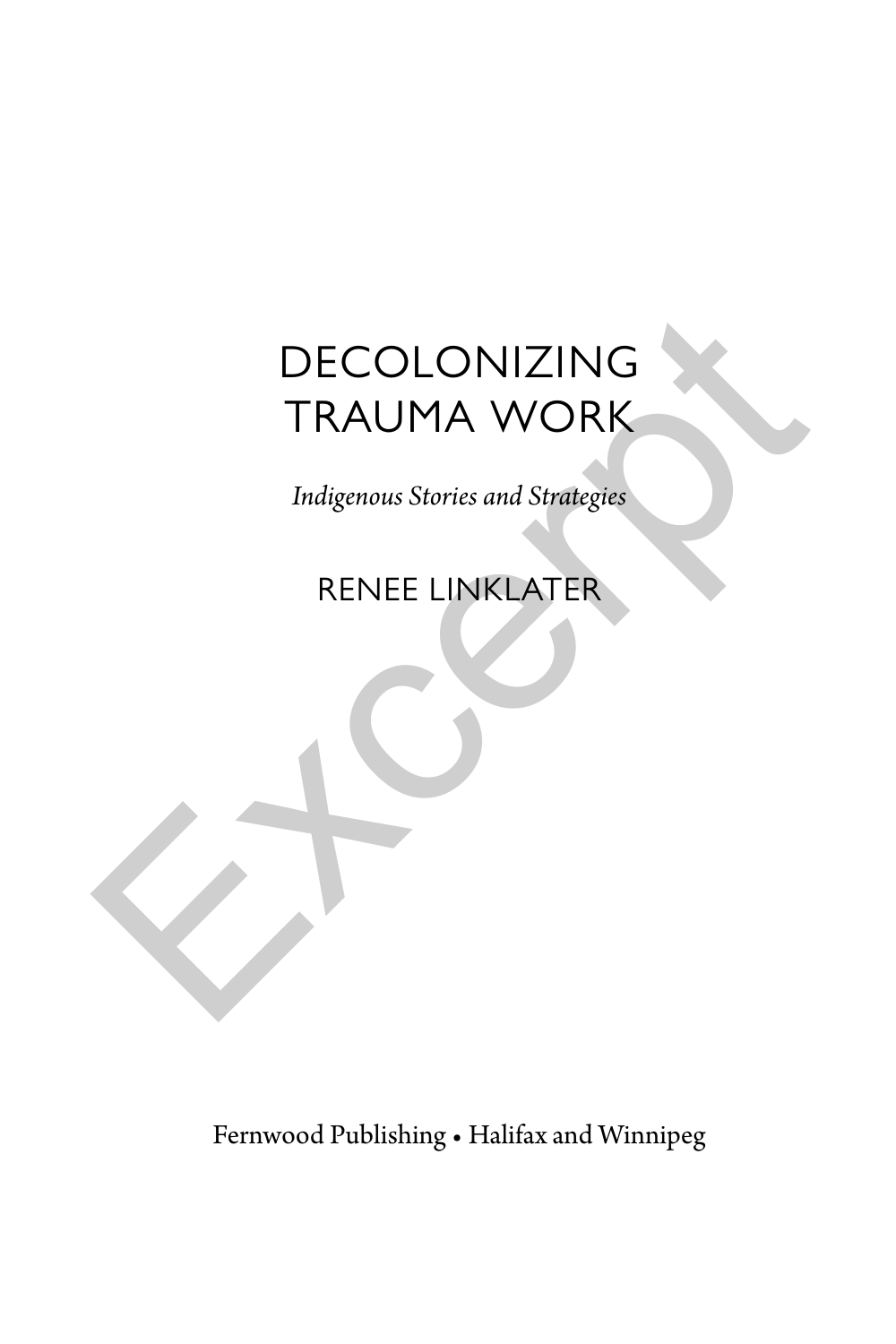Copyright © 2014 Renee Linklater All rights reserved. No part of this book may be reproduced or transmitted in any form by any means without permission in writing from the publisher, except by a reviewer, who may quote brief passages in a review.

> Editing: Curran Faris Text design: Brenda Conroy Cover artwork: Leo Yerxa Cover design: John van der Woude Printed and bound in Canada by Hignell Book Printing

Published by Fernwood Publishing 32 Oceanvista Lane, Black Point, Nova Scotia, B0J 1B0 and 748 Broadway Avenue, Winnipeg, Manitoba, R3G 0X3 www.fernwoodpublishing.ca

Fernwood Publishing Company Limited gratefully acknowledges the financial support of the Government of Canada through the Canada Book Fund and the Canada Council for the Arts, the Nova Scotia Department of Communities, Culture and Heritage, the Manitoba Department of Culture, Heritage and Tourism under the Manitoba Publishers Marketing Assistance Program and the Province of Manitoba, through the Book Publishing Tax Credit, for our publishing program. Copyright © 2014 Reme Linklater<br>
All rights reserved. No part of this book may be reproduced or transmitted in<br>
any form by any means without permission in writing from the publisher,<br>
except by a reviewer, who may quote





Library and Archives Canada Cataloguing in Publication

Linklater, Renee, 1969–, author Decolonizing trauma work: indigenous stories and strategies / Renee Linklater.

> Includes bibliographical references. ISBN 978-1-55266-658-6 (pbk.)

1. Native peoples — Mental health — Canada. 2. Native peoples — Mental health services — Canada. 3. Native peoples — Canada — Social life and customs. 4. Native philosophy — Canada. 5. Psychic trauma — Treatment — Cross-cultural studies. I. Title.

RC451.5.I5L55 2014 362.20971 C2014-900490-7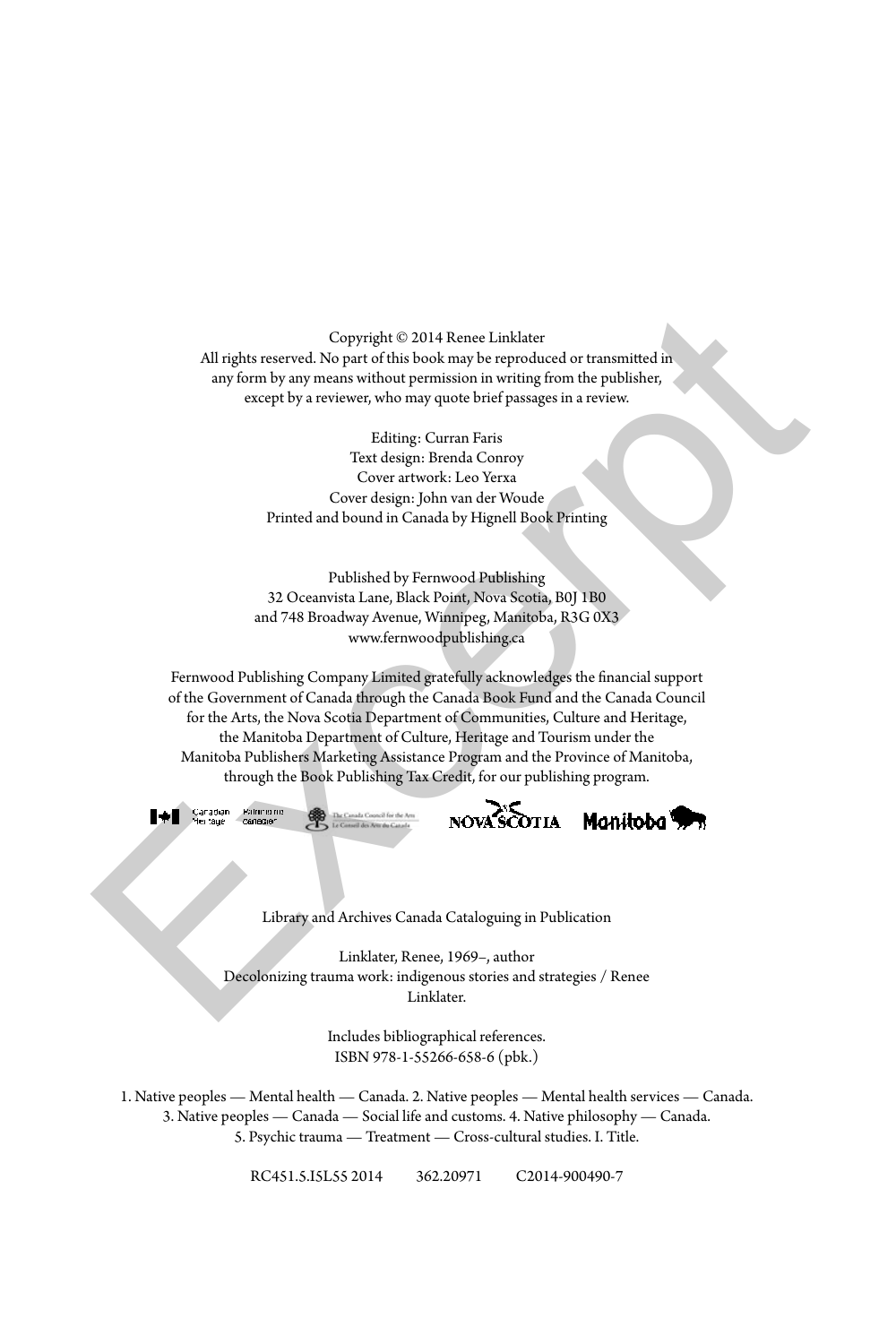## Contents

| I |  |
|---|--|
|   |  |
|   |  |
|   |  |
|   |  |
|   |  |
|   |  |
|   |  |
|   |  |
|   |  |
|   |  |
|   |  |
| 2 |  |
|   |  |
|   |  |
|   |  |
|   |  |
|   |  |
|   |  |
|   |  |
|   |  |
|   |  |
|   |  |
|   |  |
|   |  |
| 3 |  |
|   |  |
|   |  |
|   |  |
|   |  |
|   |  |
|   |  |
|   |  |
|   |  |
|   |  |
|   |  |
|   |  |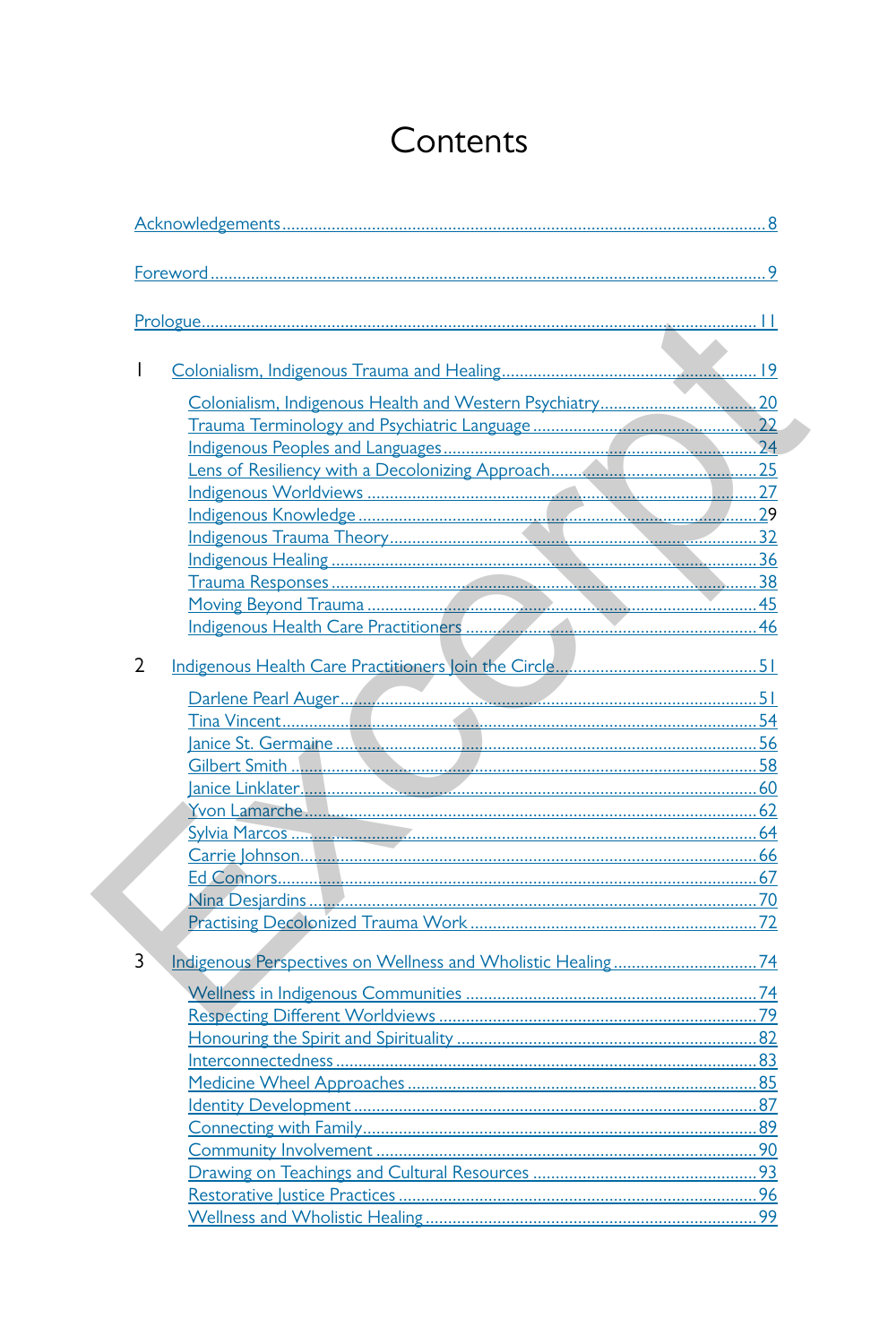| 4 |                                                                  |  |
|---|------------------------------------------------------------------|--|
|   |                                                                  |  |
|   |                                                                  |  |
|   |                                                                  |  |
|   |                                                                  |  |
|   |                                                                  |  |
|   |                                                                  |  |
|   |                                                                  |  |
|   |                                                                  |  |
|   |                                                                  |  |
|   |                                                                  |  |
|   |                                                                  |  |
|   |                                                                  |  |
|   |                                                                  |  |
|   |                                                                  |  |
| 5 |                                                                  |  |
|   |                                                                  |  |
|   |                                                                  |  |
|   | Helping with Experiences of Parallel and Multiple Realities  147 |  |
|   |                                                                  |  |
|   |                                                                  |  |
|   |                                                                  |  |
|   |                                                                  |  |
| 6 |                                                                  |  |
|   |                                                                  |  |
|   |                                                                  |  |
|   |                                                                  |  |
|   |                                                                  |  |
|   |                                                                  |  |
|   |                                                                  |  |
|   |                                                                  |  |
|   |                                                                  |  |
|   |                                                                  |  |
|   |                                                                  |  |
|   |                                                                  |  |
|   |                                                                  |  |
|   |                                                                  |  |
|   |                                                                  |  |
|   |                                                                  |  |
|   |                                                                  |  |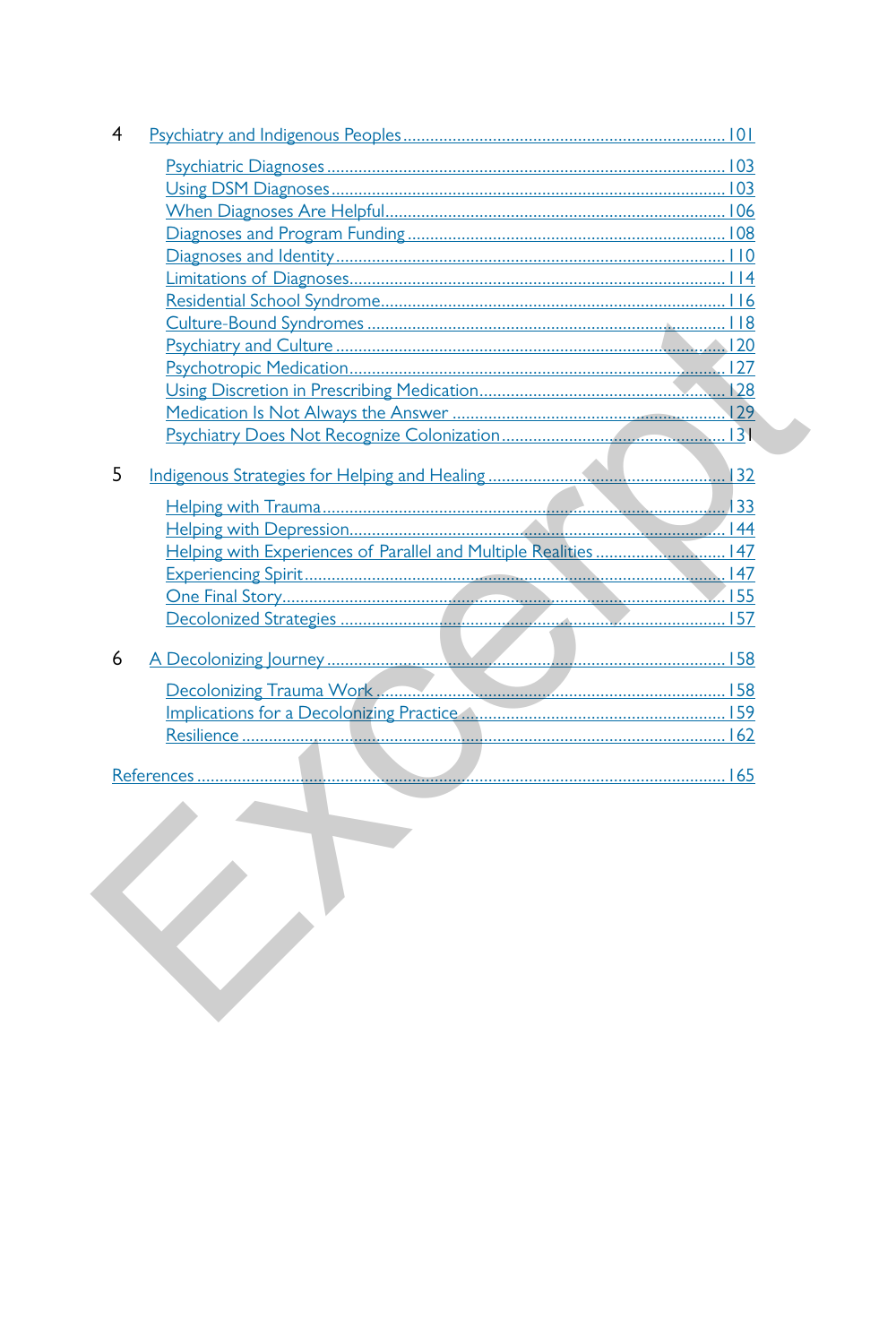*This work is dedicated to the two most influential women in my life: Waakenangok, aka Eva Linklater (1916–2007) — my gramma — and Marion Dzwin Legge — my mother.*

*It is also dedicated to my husband, Giizhigobimaase, aka Carl Fernández, for his love and inspiration, to my son, Niiganibeness, aka Blaze Shilling, to my daughter, Begamaanakwatook, aka dZwin Fernández, and to the baby who will join us in the spring for reminding me why we must always think of the future generations.* Waakenangok, aka Eva Linklater (1916–2007) — my gramma<br>
Waakenangok, aka Eva Linklater (1916–2007) — my gramma<br>
— and Marion Dzwin Legge — my mother.<br>
It is also dedicated to my husband, Güzlingobimaase, aka Carl Fernánde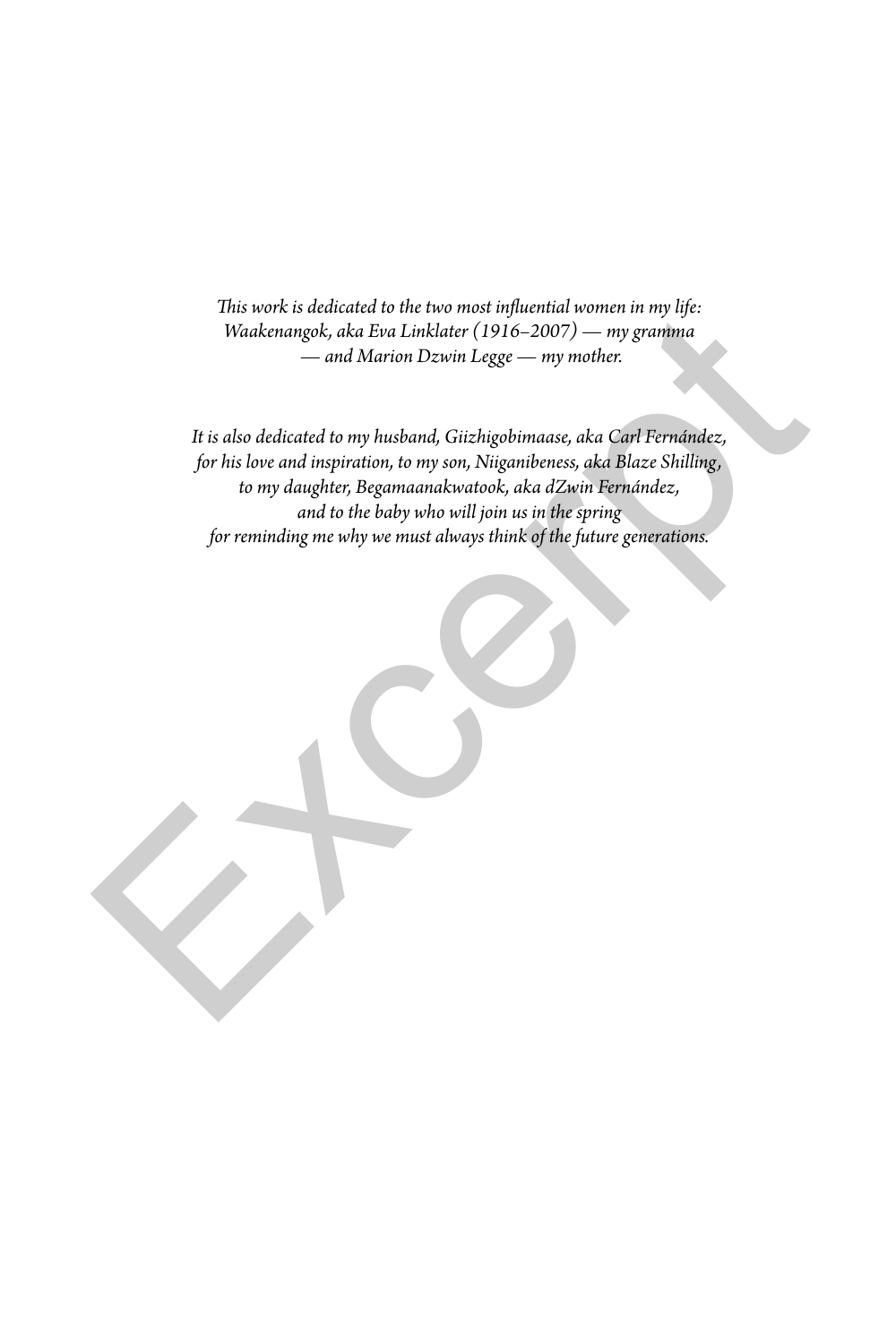### Acknowledgements

I am deeply grateful to the Indigenous health care practitioners who shared their wisdom and knowledge. Without them, this book would not have been possible: Darlene, Tina, Janice S., Gilbert, Janice L., Yvon, Sylvia, Carrie, Ed and Nina *miigwech* (thank you) for being our teachers.

I acknowledge my family, friends, Elders, ancestors and helpers who walked with me on this journey — my Spirit was continually nourished by your love and guidance.

As this book is a result of my Ph.D. studies, a heartfelt *miigwech* goes to my doctoral supervisor, Dr. Edmund O'Sullivan, and my thesis committee members: Dr. Suzanne Stewart, Dr. Njoki Wane and Dr. Lewis Mehl-Madrona, who served as my external examiner and wrote the foreword to this book. *Miigwech* also to the late Dr. Joseph Couture, who served as my Elder and committee member, and to Dr. Solveiga Miezitis and Dr. Jean-Paul Restoule, who were my readers and support for the oral exam. And finally, *miigwech* to those who got me started: Dr. Laara Fitznor, Dr. Bonnie Burstow and Dr. Angela Miles. whsiom and Mowelege. Whot the Thy most book would that the coeff possible:<br>
Tarlen-, Tina, Janice S., Gilbert, Janice L., Yvon, Sylvia, Carrie, Ed and Nina —<br>
Irakowledge my family, friends, Elders, ancestors and helpers w

A special thanks for providing financial support goes to: Manitou Rapids-Rainy River First Nations, University of Toronto/McMaster University Indigenous Health Research Development Program Graduate Scholarship and Research Support funded by the Canadian Institutes of Health Research–Institute of Aboriginal People's Health, First Nations House at University of Toronto, oise/University of Toronto, National Aboriginal Achievement Foundation, Foundation for the Advancement of Aboriginal Youth, Baagwating Community Association and Casino Rama.

And a final thank you to Wayne Antony, Beverley Rach, Curran Faris, Debbie Mathers, Brenda Conroy, John van der Woude and all at Fernwood Publishing for providing editorial guidance and ensuring the publication of this book, and to Leo Yerxa for creating the artwork that appears on the cover.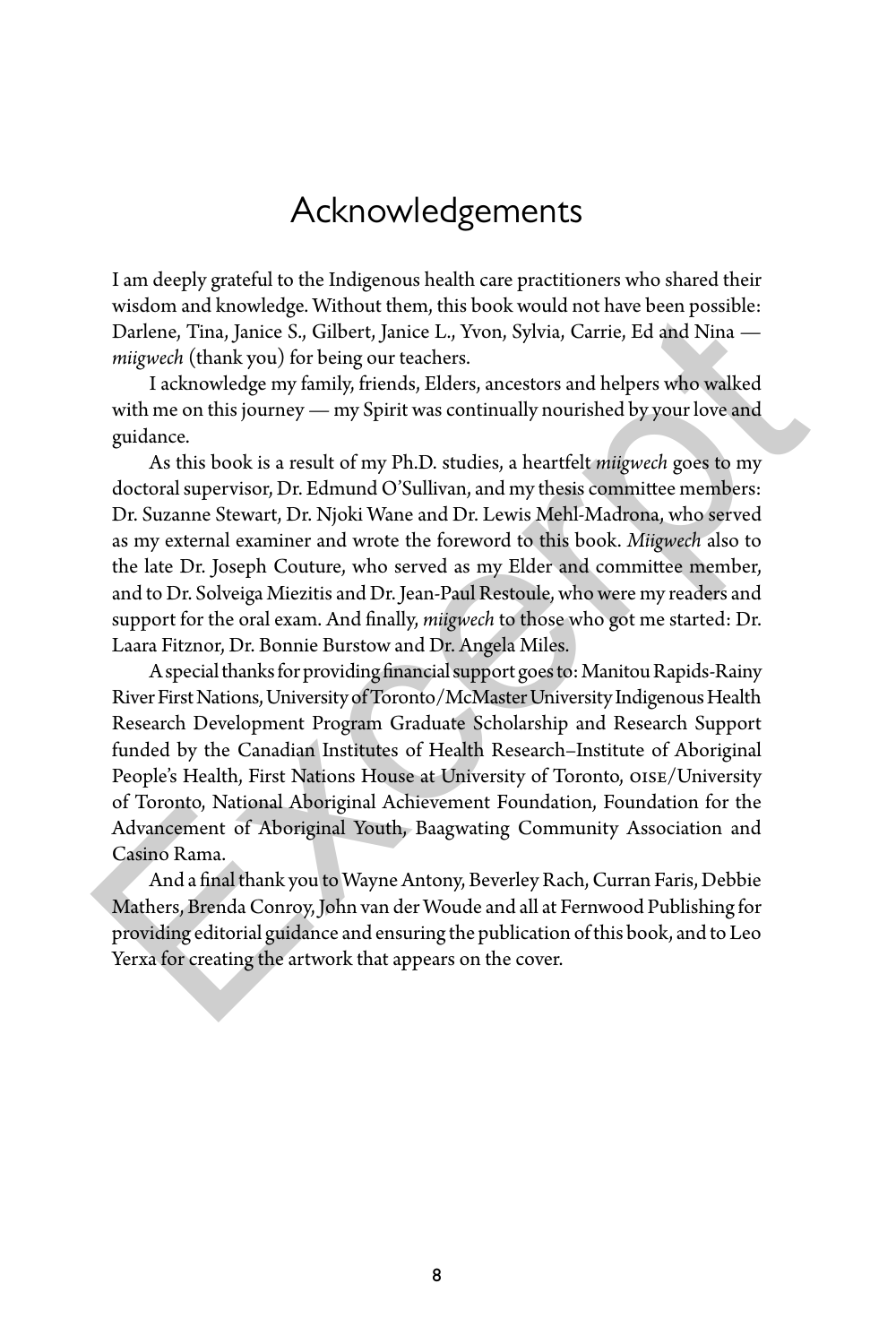#### Foreword

Renee Linklater sets up her writing in a way that warms my heart: "This is a story. It is just one story among a universe of stories, told from my perspective. Someone else would tell the story differently. This story takes place on Turtle Island. I am hesitant in putting this story *out there*, because as Thomas King (2003: 10) acknowledges, 'once a story is told, it cannot be called back. Once told, it is loose in the world.'" Maybe we know from this humble introduction that we are about to read something that might seem simple, the way stories do, but the humble introduction opens us to writing that will change us. In a thorough, disciplined way, Renee has created something important. By walking us through the landscape of Indigenous healing of trauma, she has gracefully untangled the vines of colonialism that have threatened to squeeze the breath out of attempts to heal Indigenous people. Throughout the process, she stepped decisively to educate her readers in the accomplishments of cultural healing, the truth of Indigenous ways of knowing, and her conduct exemplified what is necessary to create a true and respectful place for speaking about Indigenous healing. She has firmly troubled the ground of the well-intentioned dominant culture's industry of helpers, medical practitioners, government officials and academics, who insist that they supply needed assistance *if only* people would do what they are told and accept the healing paradigm that their services have constructed without consultation or reference or even *respect* for the knowledge and understanding that Indigenous people bring to their communities. Her convictions have roots in both rigorous academic understanding and skillfully examined personal experience. Renee went on a courageous journey herself to find these stories and to understand how important they are, and her sharing of her own story opens up a special place in this text, as if she left a light on for people who might be reading it and might have their own trauma. In sharing her healing journey, Renee invites us to consider our own. Anyone who comes from Indigenous roots can certainly understand, and probably everyone knows this geography a little. In this sense, Renee is a cultural warrior. Its just one story among anniverse of sotres, tout mom presence to see would tell the story differently. This story takes place on Turtle Island. I am<br>hestiant in putting this story out there, because as Thomas King (2003

I am privileged to write this foreword for Renee's powerful contribution. My maternal ancestors included Cherokee people who escaped Andrew Jackson's Trail of Tears, the forced march of our people to Oklahoma in 1836. My father's people were the result of the fur trade — a combination of French Canadian and Oglala from the Wounded Knee area of South Dakota. For most of my generation, our fathers were absent or dead, as was mine. As a man in my family, all I had to do was stay alive and stay out of jail to be a success.

Since colonization began as Renee writes, "Trauma has created a climate of systematic oppression, violence and abuse. Pre-colonial trauma was predictable and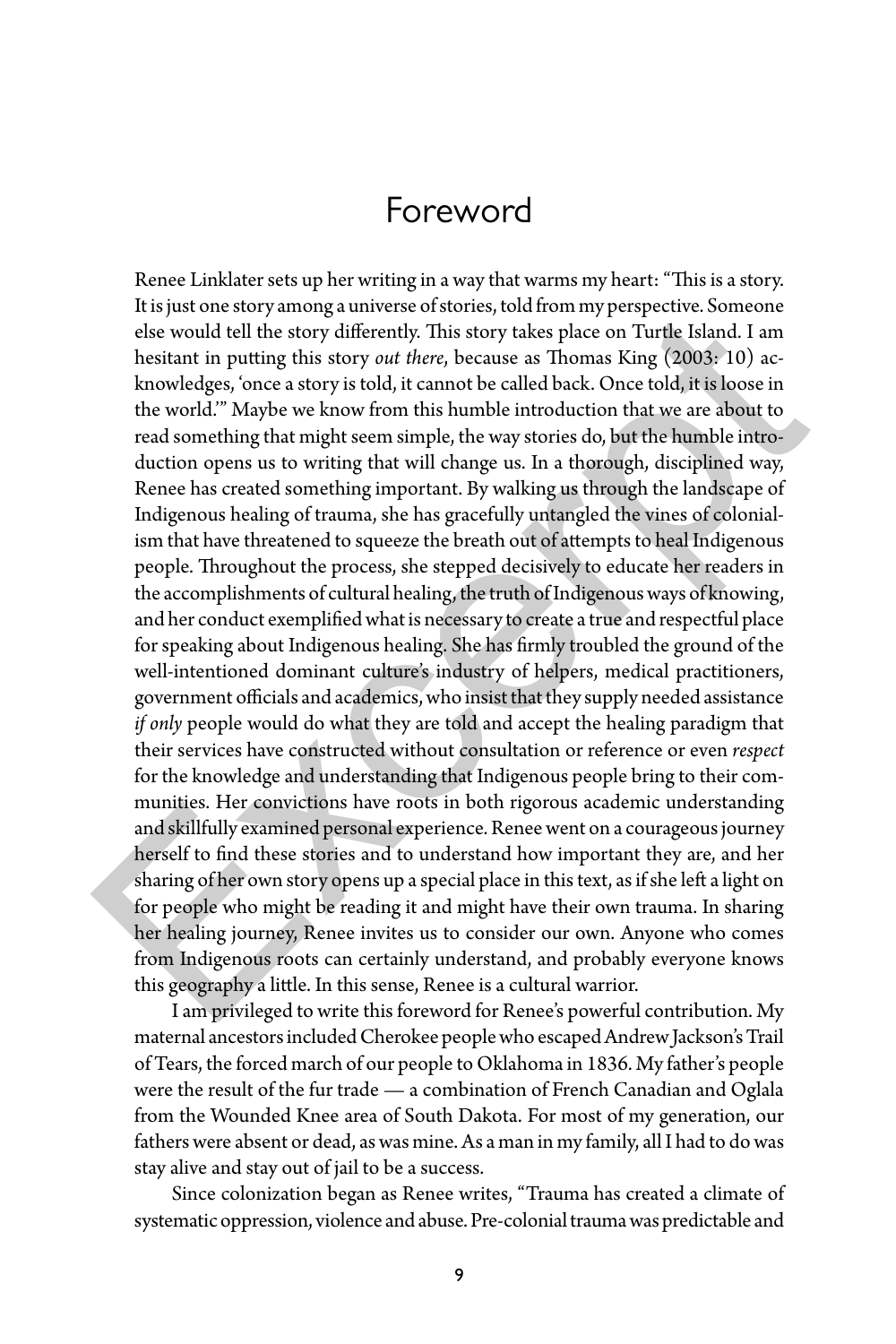consistently set in a cultural context; and its context revolved around death, tribal wars, starvation, separation, etc. In contemporary times, trauma takes the forms of sexual abuse, rape, psychological assaults … accidents, environmental disasters, wars and holocausts." Renee points to another kind of trauma that results from mass deaths caused by foreign disease, the loss of lands and resources through relocation and treaties and the imposition of state legislation and institutions, including residential/boarding schools and the child welfare system.

People who have been traumatized seek ways to change their mood and to stop remembering. Some of the ways they find can be self-destructive and may need alteration toward healthier coping styles. The trauma does not go away; but how we react to it and manage it can change in a healing direction.

Illicit and prescription drug use disorders are two to four times more prevalent among Indigenous peoples in North America than the general population. Research suggests Indigenous cultural participation may be protective against substance use problems in rural and remote communities. As Indigenous peoples continue to urbanize rapidly around the globe, the role traditional Indigenous beliefs and practices may play in reducing or even preventing substance use problems in cities is becoming increasingly relevant. A 2010 study of Indigenous adults living in a mid-sized city in western Canada (Currie et al. 2013) indicated that Indigenous enculturation was a protective factor associated with reduced illicit and prescription drug problems. Increased self-esteem partially explains why cultural participation was protective. Cultural participation also promotes resilience by reducing the effects of high school incompletion on drug problems. In contrast, mainstream acculturation was not associated with reduction in illicit drug problems and served as a risk factor for prescription drug abuse. Such is the power of tradition; it encourages the growth of programs and services that support Indigenous peoples who strive to maintain their cultural traditions within cities, even though we need to know more about how Indigenous cultural practices and beliefs promote and protect Indigenous health in an urban environment. People who have been traumatized seek ways to change their mood and to<br>stop emembering. Some of the ways they find can be self-destructives and may<br>pred alteration toward healthier coping styles. The trauma does not go aw

Renee's work shows how traditional Indigenous healing is being re-vitalized and lays out for us its importance in healing. Renee's work will take forward the work of other trailblazers on trauma, colonization, how Elders relate to the educational system, what Elders offer their clients, and the important roles that Elders play in contemporary Indigenous society. The stories she has captured will circulate far and wide. They will stay with us. They will change us. Their tellers will become part of us. And that is good, for it will lead us into the future, one of integration and cooperation among cultures and health care systems.

> — Lewis Mehl-Madrona Coyote Institute and Maine Dartmouth Family Medicine Residency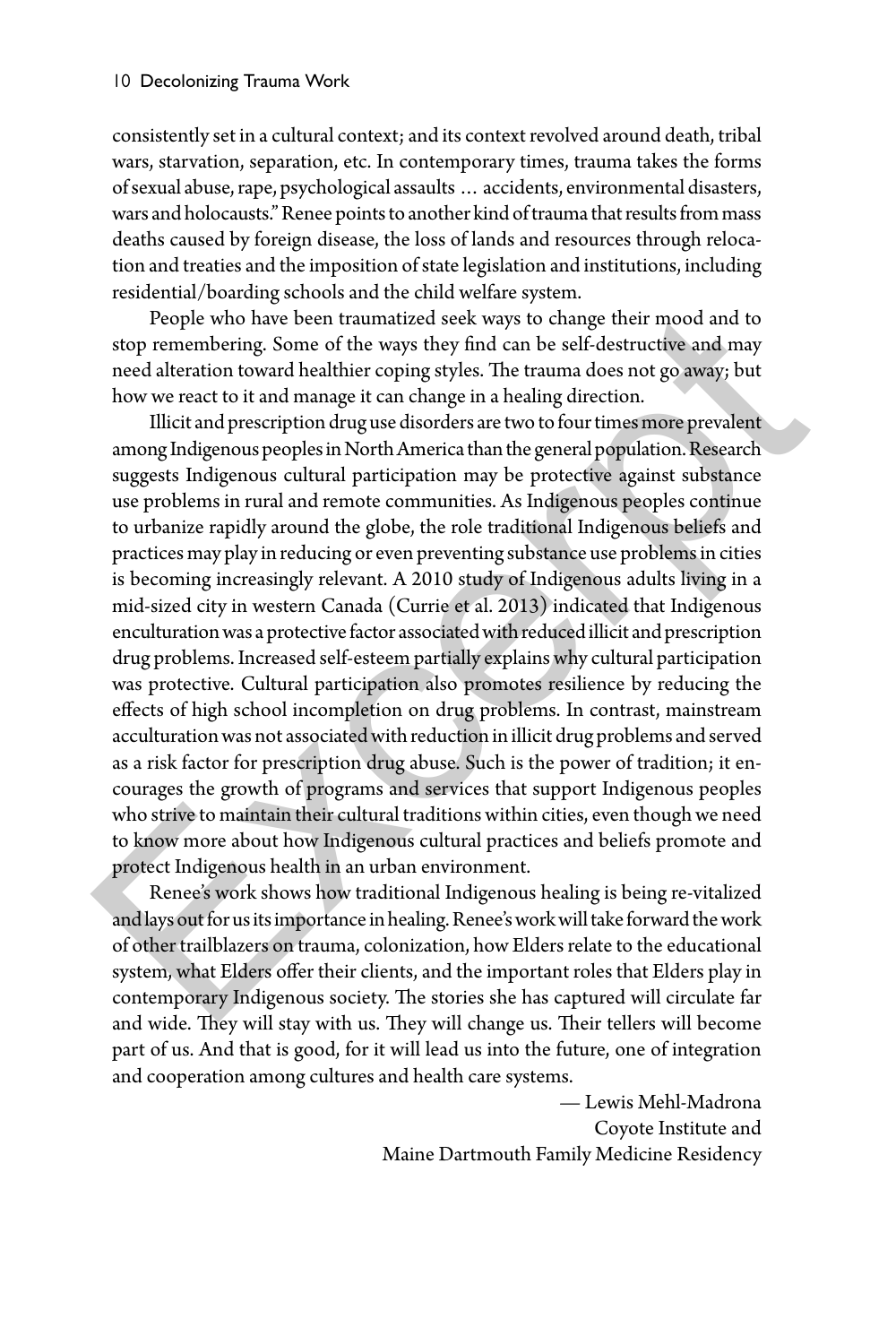## Prologue

Everything about Indigenous research tells us we have to locate ourselves in our research. First, we write our own stories and share our position in the world before we write about the world. This is a big task because first we have to come to terms with who we are and how we come to do the work that we do. I have pondered these questions for a long time, searching for my self and my place in the world. Through my academic journey, I was challenged to unite with my Spirit. Working with my research stories was much like my healing journey — connecting the disconnected.

Following Cree/Saulteaux scholar Margaret Kovach (2009) and Māori scholar Graham Smith, I felt that it was necessary to be upfront about my experience and worldview. I have also had to be considerate of the fact that this is not only *my* story, it is the story of my family — or families. I wanted to be sensitive to not bring about difficult emotions in family members. I also recognize that this is my version of circumstances and someone else may remember things differently. It has also been important that I not simplify or minimize my journey because I believe that it has been my life experience that has inspired and enabled me to embark on this journey.

My Anishinaabe name is Ozhaawashkobinesi (Blue Thunderbird), and I am from the Otter Clan. That is how I connect with Creation. I was born in 1969 at the Salvation Army's Grace Hospital in Toronto. My mother was an Anishinaabe woman from Manitou Rapids-Rainy River First Nations in northwestern Ontario; she journeyed to the Spirit World in 1985. My mother, uncle, aunts, grandmother and grandfather attended St. Margaret's Catholic Residential School in Fort Frances, Ontario. After residential school, my mother was court-ordered to attend St. Mary's, a Catholic training school for girls in Toronto. A few of my aunts (and a cousin) were also sent to there. After a couple of years there, my uncle and his partner visited her at the school. They told the administrators that they would take responsibility for her and that she could live with them and help look after their young daughter. This is where my mother met my father. My father's family came from England and Scotland and settled in Toronto in the 1900s. My grandmother (my father's mother) was born in Glasgow. My father, although born and raised in Toronto, lived most of his life in Alberta working as a cowboy and rancher. Ironically, my great-grandfather's birth certificate (from England) listed his father as being a "cowman." My claim to fame is that I am from many generations of cowboys and Indians! research. First, we write our own stones and same of up fostion in the word being<br>the we write about the world. This is a big task because first we have to come to terms<br>with who we are and how we come to do the work that

I lived with both my parents for the first few months of my life. Family surrounded me. My Anishinaabe gramma and my aunt came to the city to support my mom during my birth. My paternal grandmother and great-grandparents were still living and were very involved in the lives of their descendants. I was already in a matrix of cultures and communities. In November 1969, my mom and I took a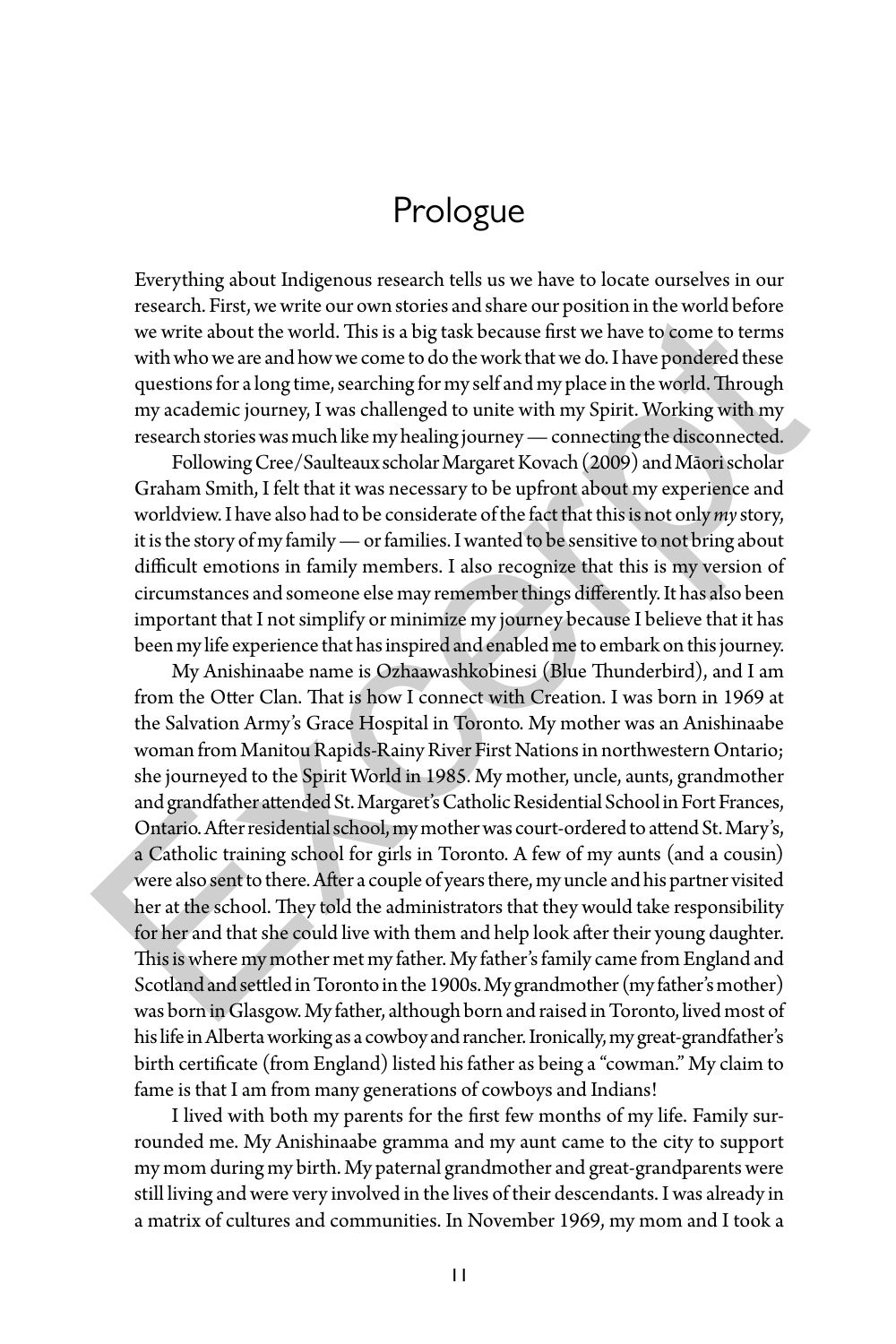train to northwestern Ontario. She wanted to bring me home. Within a few weeks, the Children's Aid Society of Rainy River apprehended me while my mom cried and protested. I was part of the Sixties  $\mathsf{Scoop},^{\scriptscriptstyle{1}}$  and I was placed into foster care. Not surprisingly, the adoption records documented that I "was brought to the Children's Aid Society office voluntarily by [my] mother on December 1, 1969 as she was not able to care for [me]." On February 10, 1970, at six months old, I began my journey back to southern Ontario with a couple that was seeking to adopt a baby. I became part of a family that lived in a small rural village with a mother, father, sister and brother.

My adoptive grandparents, my mother's parents (I herein refer to my mother as "mom"), immigrated to Canada from the Ukraine in the 1900s. They met in Canada, married and raised a family with two daughters and seven grandchildren, including me being the youngest and the only adopted one. Grams and Grampa were always so central in our lives; they had siblings that also immigrated to Canada, so there was a strong cultural and linguistic influence. They were all such characters. I remember after one family dinner we were wondering what Grampa, Uncle Nick and Aunt Xenia were doing. They had vanished from the dinner table. We found them downstairs having a contest of who could do the most push-ups. They were all in their seventies. One of the most important teachings I received from my Ukrainian elders was they taught me to *survive*. No matter what happened, "we had to plough ahead." I always found this an appropriate metaphor for this teaching, as ploughing is directly connected with the work of creating and maintaining a garden. Even still, my mom and my aunt are carrying on the Ukrainian legacy of survival by continuing to plant and nurture the earth around us. a baby. I became part of a family that lived in a small rural village with a mother, father, sitter and brother. My andpoints, my mother's parents (I herein refer to my mother My stap of the My andpoints, my mother's pare

My adoptive father was of English/Scottish ancestry. He was an engineer and worked out of an office in our house. Previously he flew with the Royal Canadian Air Force, and worked on the Avro Arrow. In many ways, he catered to the very essence of my Spirit. When I wanted to go to the park, he would take me, even though we had to drive to the next town where they had schools with playgrounds. He would take me to two or three parks in one day. I would make meals out of sand and leaves and bring them to him to eat as he sat at the top of the play structures reading the newspaper or staring off into space. I used to watch him pace back and forth across the dining room thinking about very serious things. He gave me my first research job. When it looked like I needed something to do, he would ask me to check on the ski conditions. I gladly made my way to the telephone and dialed the number to hear the recorded message. I became very good at reporting back to him, and he always responded like I had given him the most helpful information. When he noticed that I liked to sit high in the trees, he nailed planks of wood between the branches so I could have a place to perch. When I requested, he opened the bathroom window so I could crawl out and sit on the roof of the house. He taught me to drive a car with my knees. I must admit that he didn't always exercise the best judgement — considering I was only four or five. One of my most favourite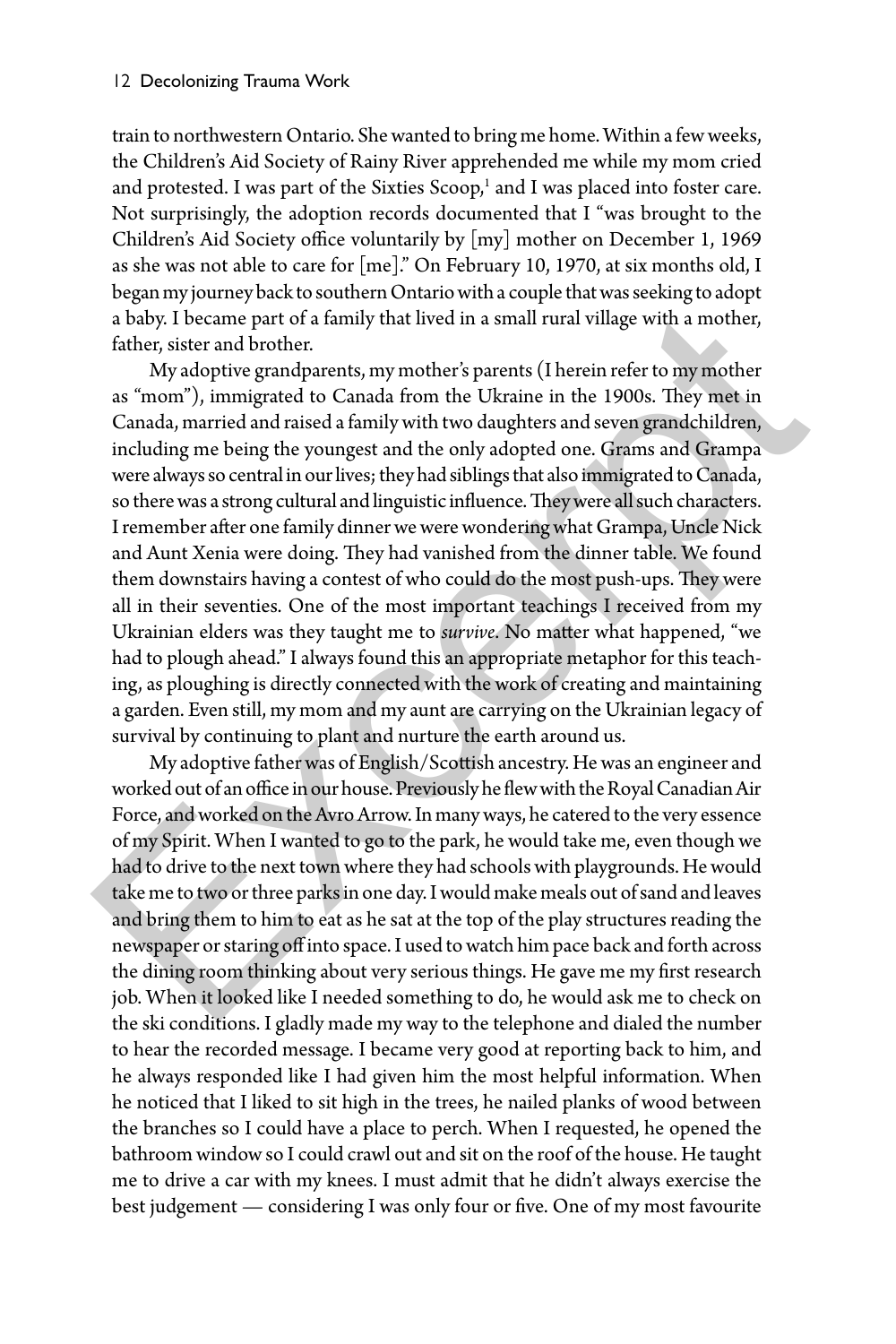memories was being up at our grandparent's cottage and we were down by the lake getting our evening fire ready. He said, "Want to see something amazing?" Of course, I said, "Yeah." He proceeded to pour lighter fluid on the lake and then threw his cigarette in and *poof*, the lake was on fire. Pretty amazing!

All of this came to an end one sad evening when my father's claims about the mafia threatening our lives finally landed him in the Whitby Psychiatric Hospital, where he received electroshock treatments. I have no doubt this procedure changed him irreversibly. He had a number of diagnoses, although the diagnosis that most accurately described his symptoms was likely "manic depression" (now known as bipolar disorder). I was insistent about visiting him, and I remember clearly when my mom took me to the hospital. My brother and sister were older than me, so they had a more mature understanding of the situation. They didn't come with us for the visit. I suppose it was too difficult for them to see him the way he was. But I was ecstatic about seeing him. He took me upstairs and showed me his dorm — a big sterile room with rows of beds. Under his bed was a big bag of candy from his sister. We sat eating and visiting. Downstairs, he began asking my mom for our new phone number. But my mom wouldn't give it to him because he had been calling repeatedly. Despite the instructions I had received earlier, I whispered the new number in his ear. And then I disappeared back upstairs to the candy. I remember the rush of people (parents and white coats) practically flying up the wide stairwell and emerging at the entrance of the dorm room, only to see me smiling and sitting beside his bed with the bag of candy. After his discharge, my father moved to Toronto and continued to struggle with his difficulties. He lived in rooming houses and hostels, and he eventually ended up homeless. In time, he was routed to a home with a high level of care and supervision where he lived out his life. In the years following his hospitalization, our relationship was sporadic and minimal. him irreversibly. He had a number of diagnoses, although the diagnosis that most<br>accurately described his symptoms was likely "manic depression" (now known as<br>bipolar disorder). I was insistent about visiting him, and I r

When our family separated, I was devastated. Up to that point, my father was my primary parent, and I suppose I had had just too many losses already. In the following years, my mother, sister, brother and I did our best to "plough ahead." I was certainly part of the family. However, deep inside of me I always knew that I came from somewhere else, and my Spirit ached over my lost connection. I remember my brother and I watching *Snoopy, Come Home*. I was probably eight years old; my brother was twelve. I watched Snoopy make the difficult decision to return to his original owner, and the grief expressed by Snoopy and his Peanut friends caused me to burst into tears. I remember the look on my brother's face. I think he knew then that I was having some real difficulties.

My mom was working as a real estate agent when she became a single parent. She had previously been a registered nurse; after the separation, she re-entered the field, furthered her education and specialized in psychiatric nursing. She became certified as a group psychotherapist in Ontario. She worked at the Clarke Institute of Psychiatry and the Metropolitan Toronto Forensic Services, as well as the in-patient psychiatric nursing unit and the crisis intervention team for the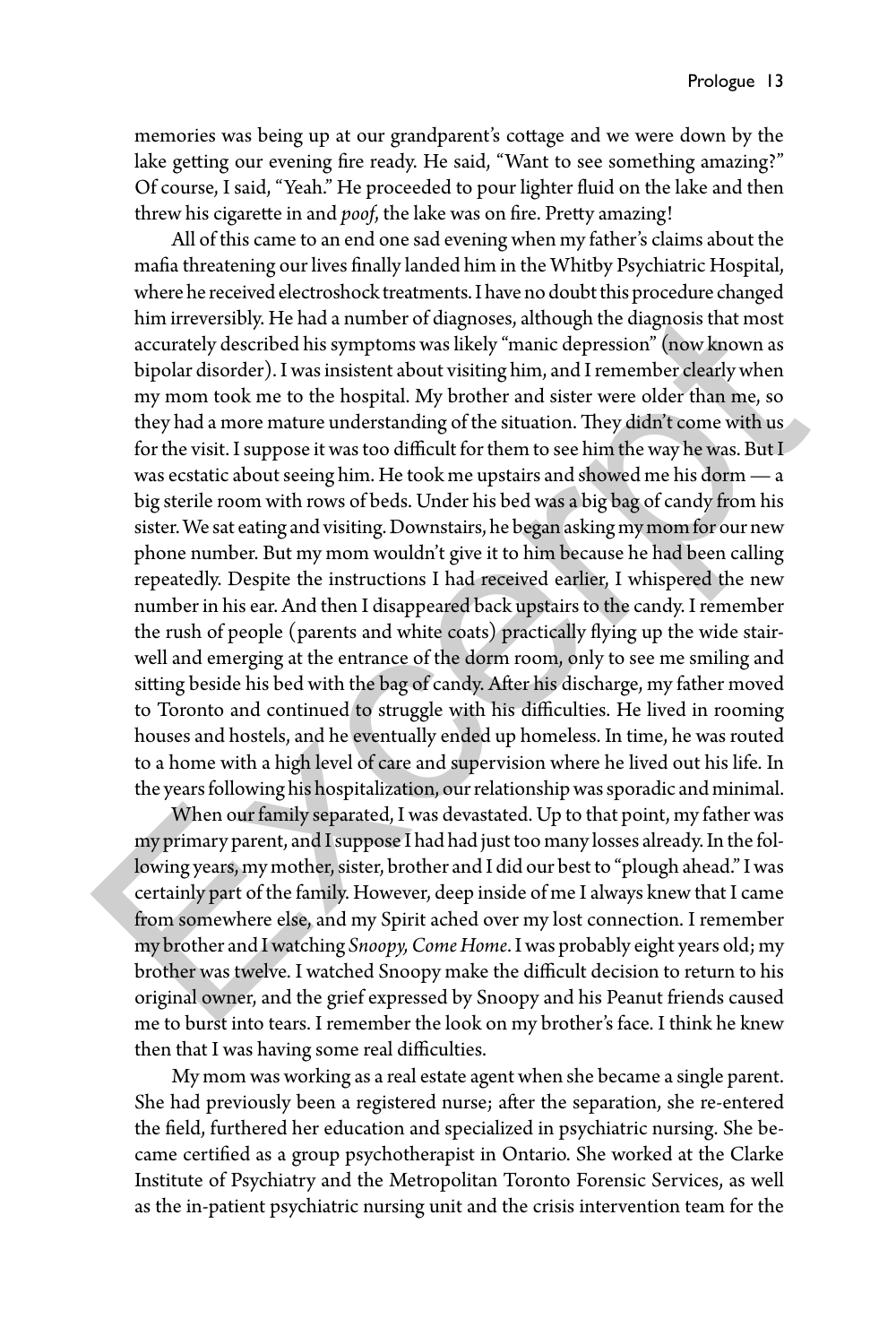Grey Bruce Regional Health Centre. Because of her profession, I grew up with stories of the psych ward. These stories weren't told in a judgemental way. At least I didn't interpret them that way. They were just people's experiences — stories in the universe, and I liked stories.

As a teenager living in Toronto, I started to struggle with my identity. I was struggling because I don't think I had formed one. I was missing all the pieces that would help me know who I was and where I came from. I realized that I needed to reconnect with my birth family, as I felt like an empty vessel without them. My adoptive family were always supportive and wanted me to be proud of my Indian heritage, reminding me often of where I came from. But none of us really knew what that meant. I remember my older sister showing me an Indigenous family in the laundromat and proudly telling me that they were like the family that I came from. My mom always told me that when I was ready she would take me back where my birth mother's family lived. As fate would have it, my reconnection was easier than I could have ever imagined, and I returned home the summer I turned nineteen. Over the past twenty-five years, I have, more or less, relocated into my Anishinaabe family and community. I have also rejoined my father's family. Yet I remain connected to my adoptive family. Other than to say that identity formation was crucial to my development and understanding of my place in the world, I won't describe the details of my reconnection experience here; I have written about that elsewhere (Shilling, 2003).

In 1989, I started in Native Studies at Trent University. It was great to be with other students who were pursuing knowledge about our culture and history. It was the first time that I had heard about colonization, residential schools and the *Indian Act*. As I struggled to process how much colonialism had affected my family and me, I realized my route through child welfare was a direct result of Canada's assimilation strategy to disable Indigenous families. One of my coping methods for the distressing emotional responses was to become politically active, and in the mid-nineties, I moved to Ottawa. By this time, I realized that the government was completely negligent in keeping their terms of the treaties. I became involved in the student movement and served as the National Aboriginal Students' Representative for the Canadian Federation of Students. We were at the forefront of the fight to eliminate the cap on post-secondary education funding for First Nations students. We organized an occupation of the Department of Indian and Northern Affairs and successfully shut it down for one day. They increased security after this event! to reconnect with my birth family, as I felt like an empty vessel without them. My adoptive family were always supportive and wanted me to be proud of my Indian deptic and the state that mean times that mean times that me

My son Blaze was born between my first and second year of university, and I feel that in many ways we have grown up together. It was important to me that I give him opportunities that I didn't have. I wanted him to be raised in a culturally connected environment and to have access to family and community. The Native Studies department at Trent attracted many young families, so we were part of a community in Peterborough. A few years later, I got an employment offer back in northwestern Ontario. I quickly packed us up, and we embarked on a journey that would teach me things that I was completely unprepared for.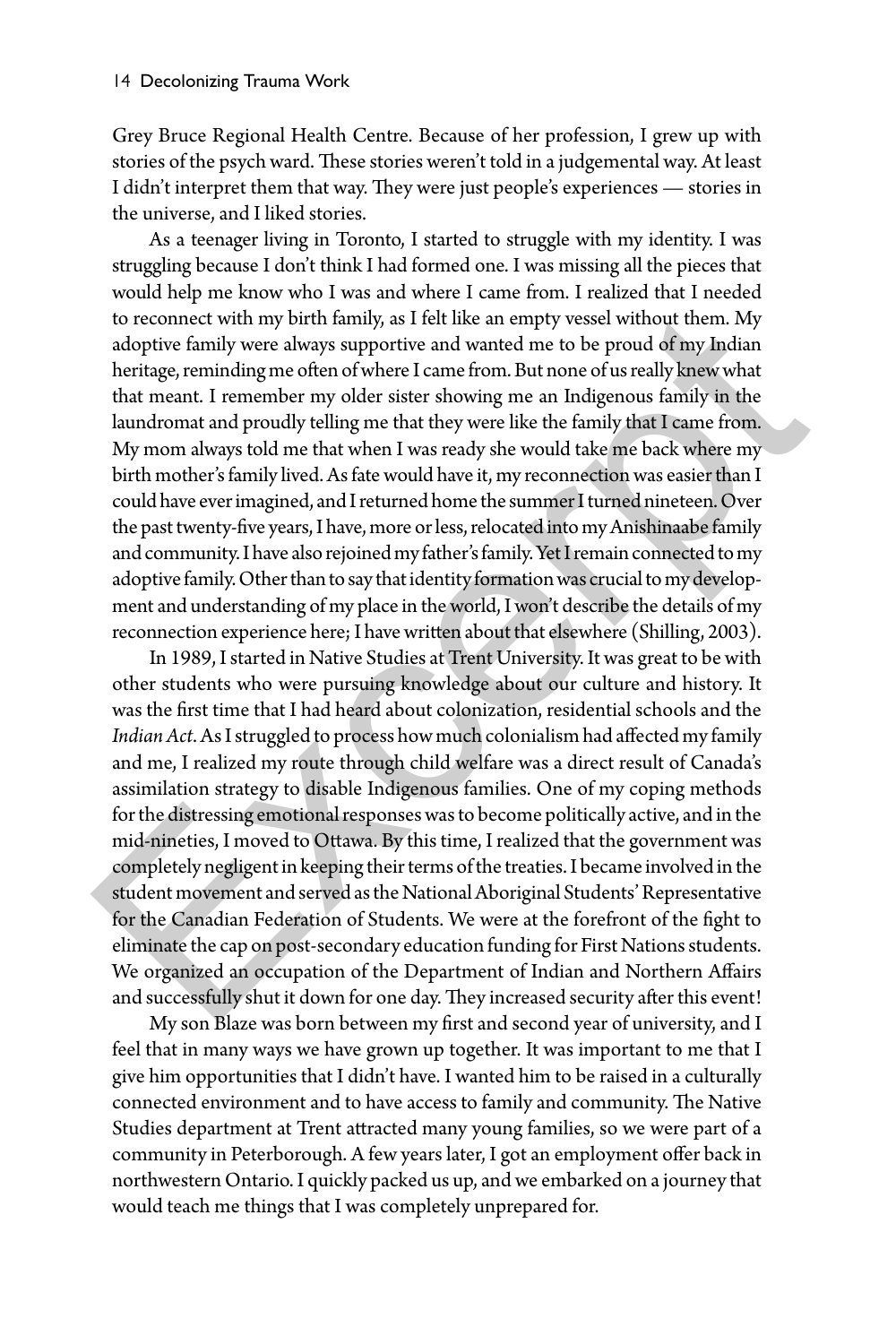It was during this time that I was with my family at a powwow. My uncle and aunt had been talking about my return to the family. That evening, my uncle offered tobacco to the men sitting at a traditional drum and asked them for a song. He was given the microphone and he spoke to the people in the Anishinaabe language. He spoke about how I had gone into the system and had come home. My uncle had a very meaningful way of speaking. They brought me into the powwow circle and we danced. I could feel my mother's Spirit join us. After the song, my family stood with me as all the people came through and shook our hands. This was my sacred homecoming. It was a beautiful summer evening. The night sky was full of stars.

I knew in my heart that moving back to my ancestral homelands was going to be life changing. I revelled in the idea of being closer to my family and immersed in culture and community. I felt a part of me come alive that had been sleeping for many years. It wasn't long after this that my world took a confusing turn. My dreams became very vivid, and I was having spiritual experiences that I did not understand. I remember telling my gramma what I was going through. She asked me, "Are you scared?" and I said, "No, I just want to be able to understand." She shared with me that she also had these experiences when she was younger. As months passed, life became much more intense and my co-workers and I were advised to attend ceremonies because people were trying to cause us harm through the use of bad medicine. This explained my dreams and some of the bodily sensations that I was feeling.

This story is directly related to my understanding and experience of being "unwell" in an Anishinaabe context. It has become an important teaching in my evolving worldview. These types of experiences have been documented by others (Angel, 2002; Brant, 1990; Duran, 1990; Landes, 1968; Mandelbaum, 1979; Moodley, 2005; Taussig, 1987; Waldram, Herring and Young, 1995; Wolfart and Ahenakew, 2000). There is no doubt that I was experiencing severe imbalance and disharmony. During a heightened period of intense stress, I could see the world as I always knew it, but I could also see the Spirit World. It was like parallel vision. I felt frantic and terrorized. The spirits were interacting fully in my physical world by placing objects and sacred items in my space, manipulating my body and interfering with electrical and mechanical devices. Importantly, I was not alone in this journey, so many of these occurrences were witnessed by others and are still affirmed many years later. Fortunately, my family and friends nurtured me and connected me to Elders and ceremonies that aided in the situation and I was spared the psychiatric system. Had I been admitted to hospital, I'm sure that I would have been restrained and drugged. Instead, with family and community support, I stabilized and began to heal through Anishinaabe ceremonies. with me as all the people came through and shook our hands. This was my sacred<br>homecoming, It was a beautiful summer evening. The night sky was fill of stars.<br>
I knew in my heart that moving back to my ancestral homelands

My assessment began with a talking circle of me, my gramma, my aunt and uncle and my uncle's mother, brother and sister. I was surrounded by grammas, aunties and uncles. My younger cousin also sat in, listening with curiosity. They asked me all kinds of questions, such as: Who had I been around? Who might have I offended?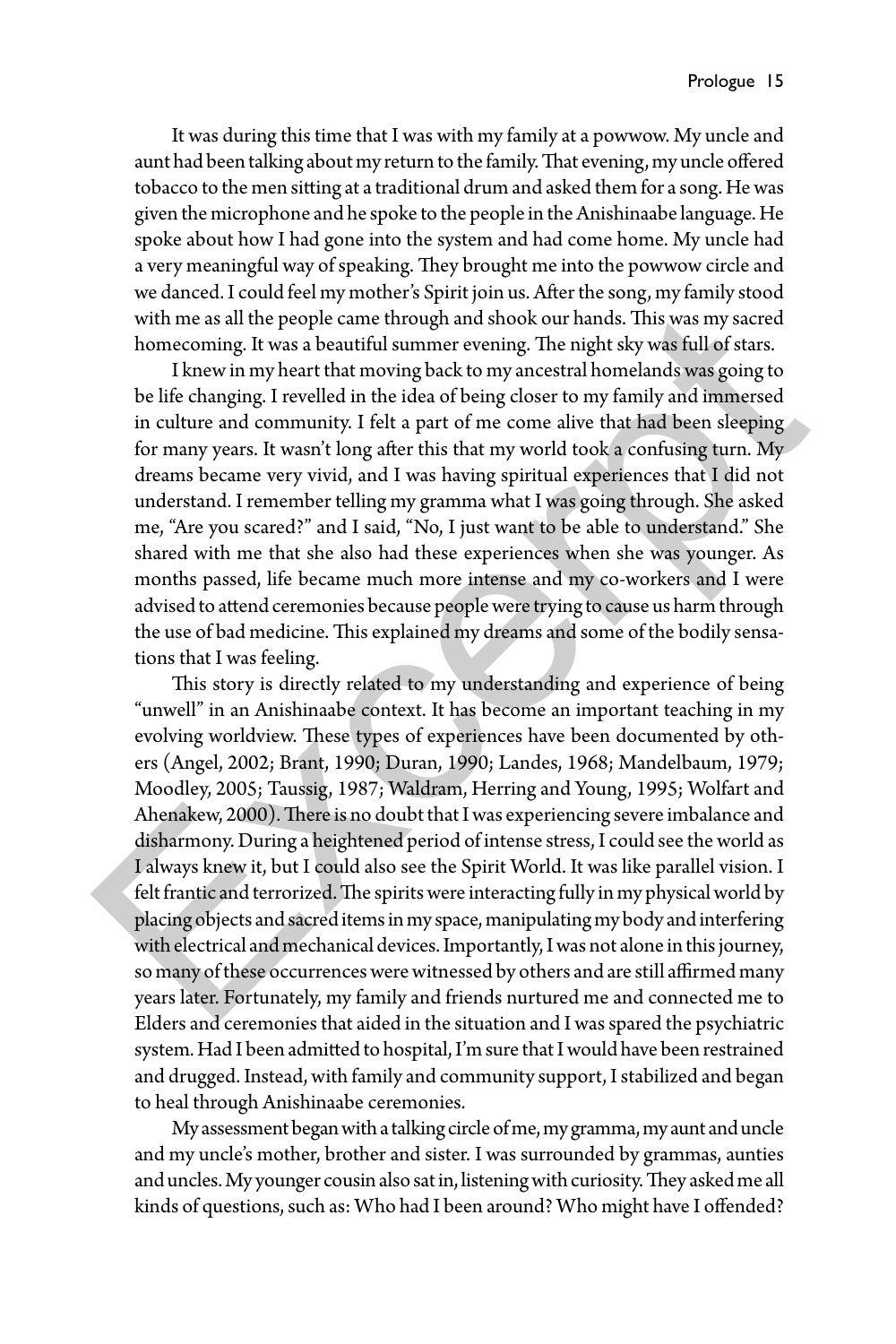Were there people who were jealous of me? Had I broken any spiritual taboos? What had I been dreaming? What ceremonies had I been put through? Who conducted the ceremonies? After hours of discussion, concluding at six in the morning, they decided that there were too many factors and that my gramma should take me to a shake tent ceremony. They even decided together who should be approached to conduct the ceremony. I had been to a few shake tent ceremonies before and knew that is what we did when we needed to seek advice directly from the Spirits. The following week, my gramma, aunt and sister brought me to a shake tent where it was revealed that I needed cultural healing to deal with my spiritual afflictions.

The next week, I was taken to meet some Elders who my aunt thought would be able to help. I offered tobacco and shared with them what I had been experiencing. They told me to come back in a few days for a sweat lodge. When I returned, I spent the afternoon with them visiting and preparing the lodge. A few more people arrived that evening. Before we went into the lodge, we sat in the house and they started the ceremony by praying and smoking their pipes. The old man sat beside me as someone sang a healing song. I felt a wind breeze across me. Then the old man spit into the palm of his hand and we all watched and saw little black bugs moving around as he said, "Look at that, they are still alive!" I thought that was interesting until the woman across from me said, "Those came from you." Shocked, I exclaimed, "No!" but she nodded yes. The older woman then put a beaded emblem on her forehead to protect her own Spirit. She proceeded to put bear grease on my arms and then rubbed a rock up and down my arms. As she did this many little bugs came out of my pores. This was my first experience being doctored in the Anishinaabe way. And it was just the beginning. At this ceremony, I also received my Anishinaabe name, Ozhaawashkobinesi (Blue Thunderbird). I was grateful that Ozhaawashkobinesikwe (Blue Thunderbird Woman) came into the ceremony and offered me her name and her protection. I continued with ceremonies over the next few months and was cleansed of other spiritual intrusions. I felt I was unravelling layers and layers of a protective wall that I had built around me over the years. I attended a few sweat lodges, a peyote ceremony and was put out on a four day fast on an island. All of these ceremonies helped me become grounded in myself and strengthen my Spirit. My dreams and spiritual sight seemed to remain strong — and fortunately, less overwhelming. following week, my gramma, a<br>unt and sister brought me to a shake tent where it was revealed that I needed cultural he<br>sling to deal with my spiritual afficitions. The next week, I was taken to meet some Elders who my aun

In retrospect, I realize that if a psychiatrist or some other medical model practitioner was assessing me, then I could have had a few diagnoses from the DSM (Diagnostic and Statistical Manual of Mental Disorders). However, I honestly do not believe that such diagnoses would have been helpful, particularly because I was not seeking psychotropic medications for my difficulties. This was affirmed months later, after I had moved back to southern Ontario. After returning to university and attending a class that caused severe panic, my medical doctor prescribed Ativan (an anti-anxiety medication). The next day, I took one of the pills. Within moments, I felt like a truck had run over me and I realized that the medication was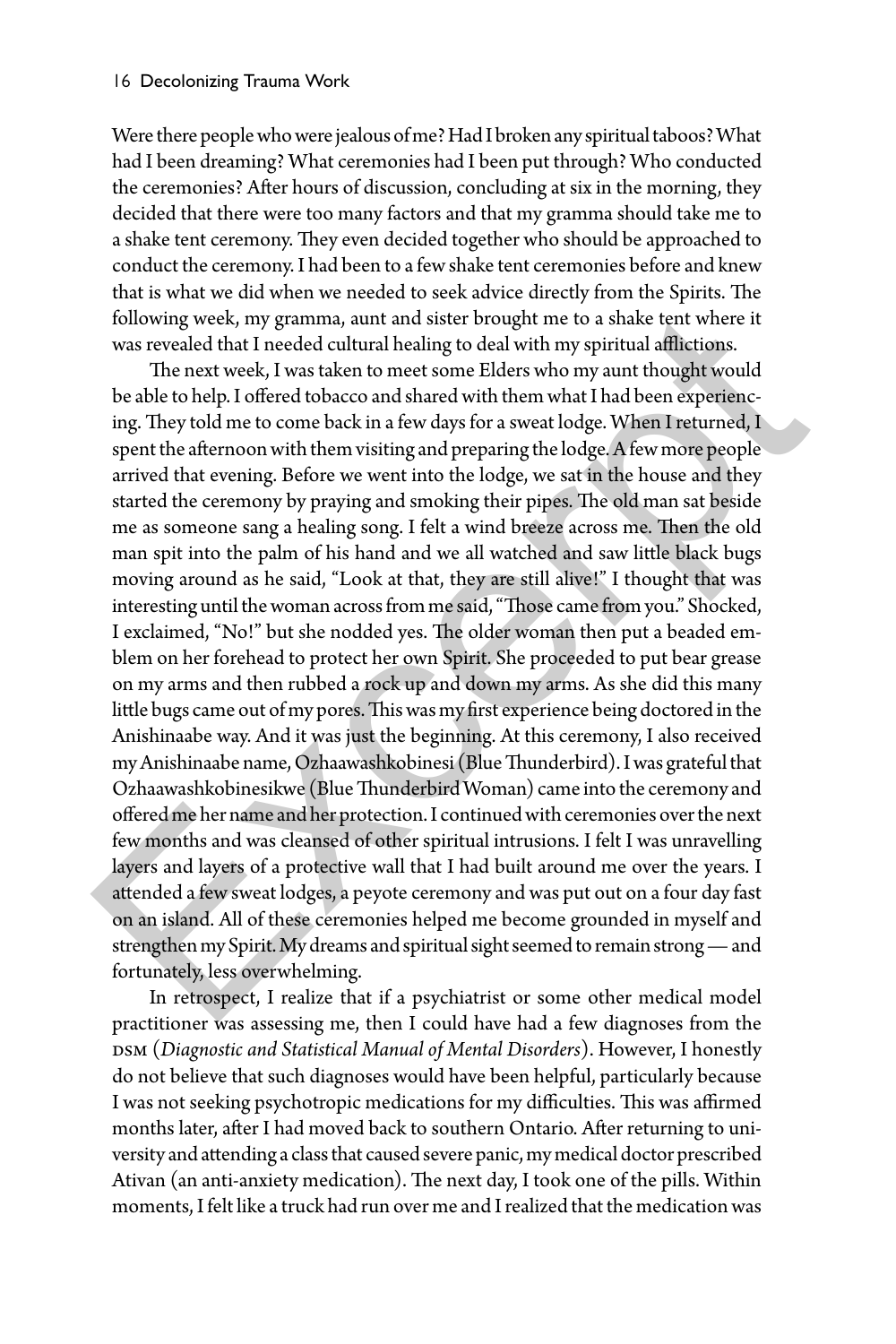not providing the type of relief that I needed. Fortunately, my doctor also recommended I begin journaling immediately and seek out counselling. On that note, I went to an Aboriginal agency and was offered short-term crisis counselling. But more importantly, I was connected to cultural and community resources that could view my fragile state as one of injury. It also gave me the opportunity to become a volunteer, which kept me connected with community, rather than isolated at home.

I started to realize that I had been severely wounded, not just through my recent encounter of being under spiritual attack, but through a lifetime of injurious experiences. For the first time in my life, I was actually feeling how much my heart had been broken. The crisis had been the catalyst that brought me to the centre of my being — to the core of my Spirit. And I began a healing journey that, over the years, would involve many practitioners and healing modalities, including continued spiritual and ceremonial support, culturally based counselling and education, chiropractic care, acupuncture, massage therapy, cranial sacral therapy and four years of psychotherapy. I also remain connected to my doctor of natural health, who provides advice on vitamins and natural supplements. Now focused on my own wellness, I engaged in a healthier lifestyle of yoga and regular physical exercise. I had designed my own wholistic healing plan. It is also important to share that at different times, and in different ways, I sought the support of synthetic and natural forms of anti-depressants. I fully acknowledge that regulating emotions sometimes requires the use of psychotropic drugs or natural remedies. But once the disruptive emotions have healed, there is no need for external regulators. I believe that a healthy person has the capacity to cope with and tolerate uncomfortable circumstances. My goal was to strengthen my own capacities. recent encounter of being under spiritual attack, but through a lifetime of injurious experiences. For the first time in my life, I was actually feeling thow much my the centre of my being — to the core of my Spirit. And

It took a few years to fully stabilize, but I still participated in the world. In fact, I believe that connecting with community and returning to school was central in my healing. After I had some time to reflect on my experience of working in my home territory, I thought that maybe it would help our communities if we learned about colonization and talked about how colonialism changed the ways that we relate to each other. I decided to complete a master of education in adult education and community development, with a focus on transformative learning. Through this opportunity, I came to the realization that education is vitally important in the healing of Indigenous peoples.

After I completed my master's, I taught a course for the Native Studies department at Trent University and held the position of group activities counsellor at the healing agency where I had previously accessed services and been a volunteer. I then returned to graduate school to begin a Ph.D., yet I kept myself closely connected to family and community work. I was also attending many training sessions available to Indigenous practitioners that explored topics relating to historical trauma, multigenerational trauma, mental health issues, addictions, grief recovery and cultural ways of healing. During my studies, I thought about my own experiences in healing and the experiences of others. It seemed important to talk with Indigenous health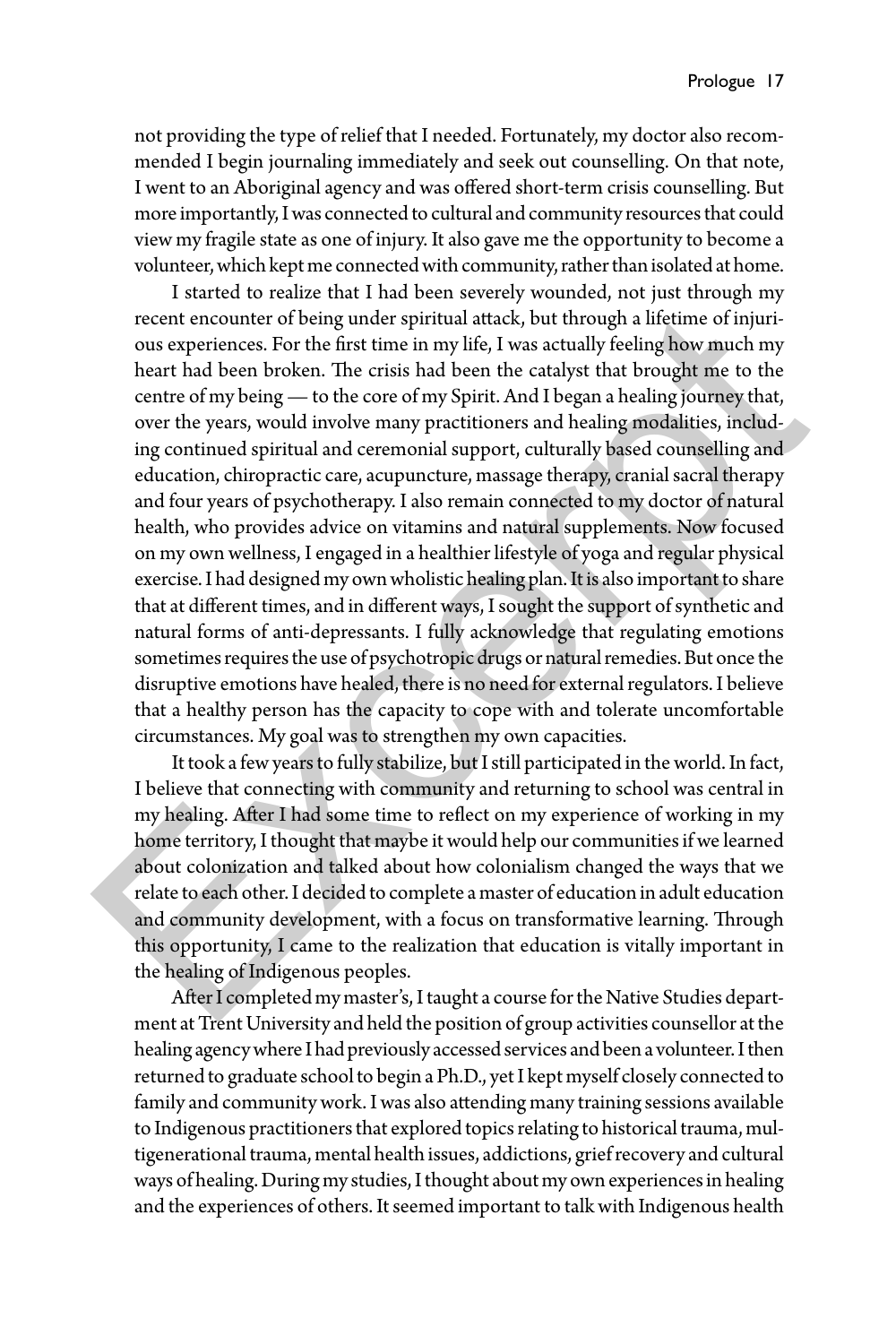care practitioners, to critique Western psychiatry and to acknowledge the cultural philosophies and Indigenous strategies being utilized in healing — in short, it seemed important to decolonize trauma work.

Locating myself in the research for this book has been challenging because, in many ways, I am centrally located in it. I have experienced and witnessed the complexities of trauma, and I have been continually reminded of how colonialism has impacted my family and myself. Researching and writing has triggered my own history, and I often feel overwhelmed with the constant trauma talk. My responsibility to myself in this process became to ground myself in wellness so that I could feel balanced. And more so, it was important that I do this from an Indigenous framework. It is also clear to me that those who do trauma work need to recognize the intense effect it has on them. This is a difficult task because many of us are immersed not only in the trauma that exists in the community but also in the trauma that exists in our families. And for Indigenous families, this trauma seems to be continually unfolding in various ways.

It was essential that I came to terms with the reality that two generations of my family attended residential schools. I am relieved that in June 2008, the Government of Canada offered an apology and compensation to former students. Sadly, many, including some of my own family, passed on prior to this acknowledgement. Tears streamed down my face as my seventeen-year-old son and I listened to the CBC broadcast of the apology. I feel that the effects of the colonialism will be felt for many generations. The most troubling family tragedies that we lived through in recent years were the suicides of one of my aunts, who took an overdose of her antidepressant medication, and my eighteen-year-old cousin, who hung herself. The multigenerational trauma experienced within our families can never be minimized, nor can our abilities to survive and adjust to such circumstances. I am beginning to understand that Indigenous peoples are resilient and have the ability to remain hopeful and optimistic, although, unfortunately we have lost many people who have given up in a desperate attempt to end very painful circumstances. I hope the healing movement within Indigenous communities continues to increase the prevalence of culture-based strategies and wholistic opportunities for those seeking to heal their wounded Spirits and broken hearts. my own history, and I often feel overwhelmed with the constant trauma talk. My<br>responsibility to myself in this process became to ground myself in welhess so<br>that I could feel balanced. And more so, it was important that

I am thankful that my journey through life has placed me in a position to be able to bring together Indigenous health care practitioners to share stories and strategies of how they walk with our people and help them bring a greater sense of wellness to their lives.

#### Note

1. According to Johnston (1983: 23), this term was first suggested by a long-time employee of the Ministry of Human Resources in British Columbia who "admitted that provincial social workers would, quite literally, scoop children from reserves on the slightest pretext.".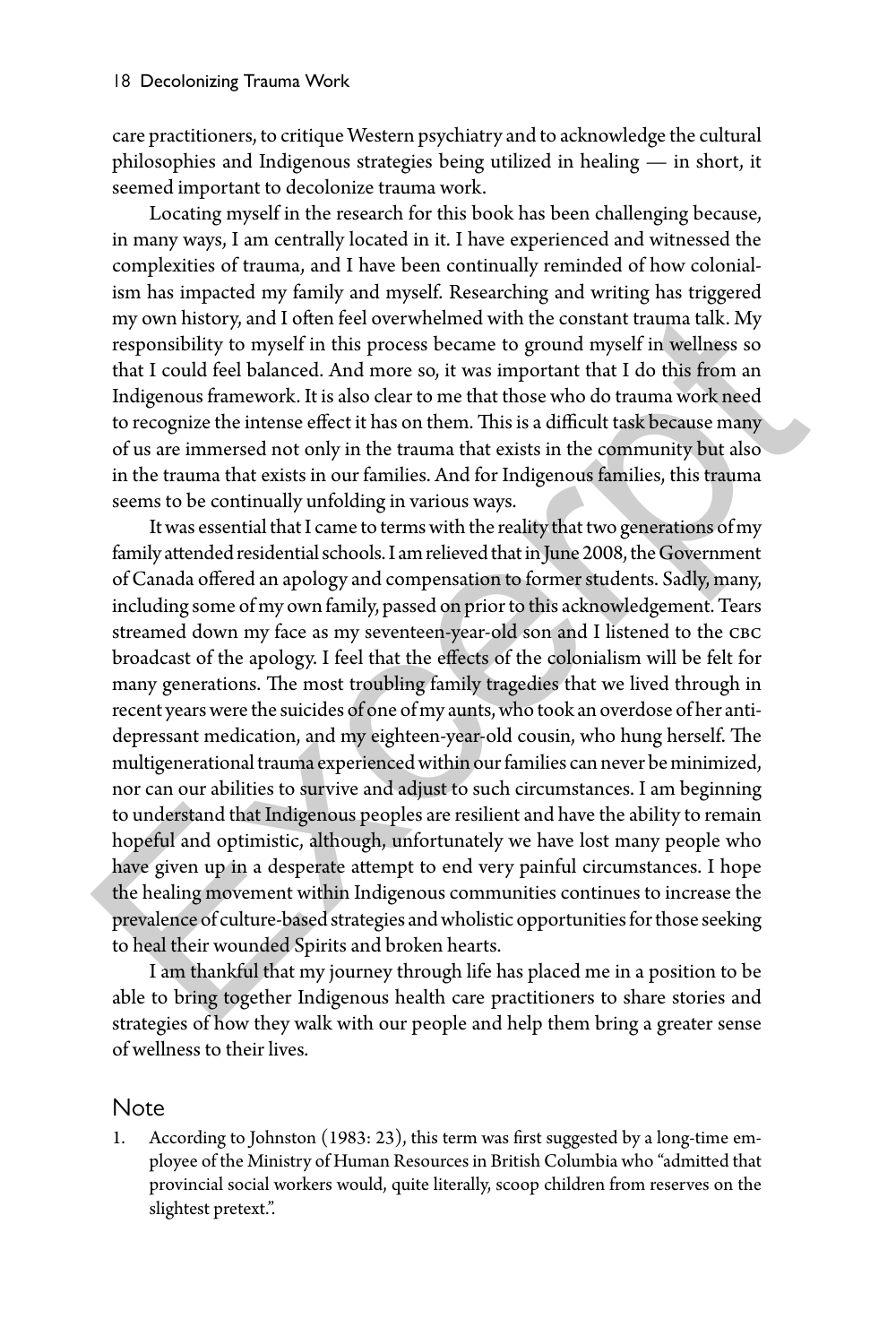# Colonialism, Indigenous Trauma and Healing

This is a story. It is just one story among a universe of stories, told from my perspective. Someone else would tell the story differently. This story takes place on Turtle Island.<sup>1</sup> I am hesitant in putting this story out there, because as Thomas King acknowledges, "For once a story is told, it cannot be called back. Once told, it is loose in the world" (2003: 10). With this hesitation, I offer this story to the healing work being done in Indigenous communities. It is also written in honour of Indigenous health care practitioners, as these helpers and healers support, nurture, guide and inspire wellness in our people.



*Courtesy of Bentley Schofield, this drawing represents male/female existence, the elements (earth, air, fire, water), elongated hands and feet are roots and limbs that are still growing, and "the Turtle is watching to see what we do with what the Creator has provided for us."*